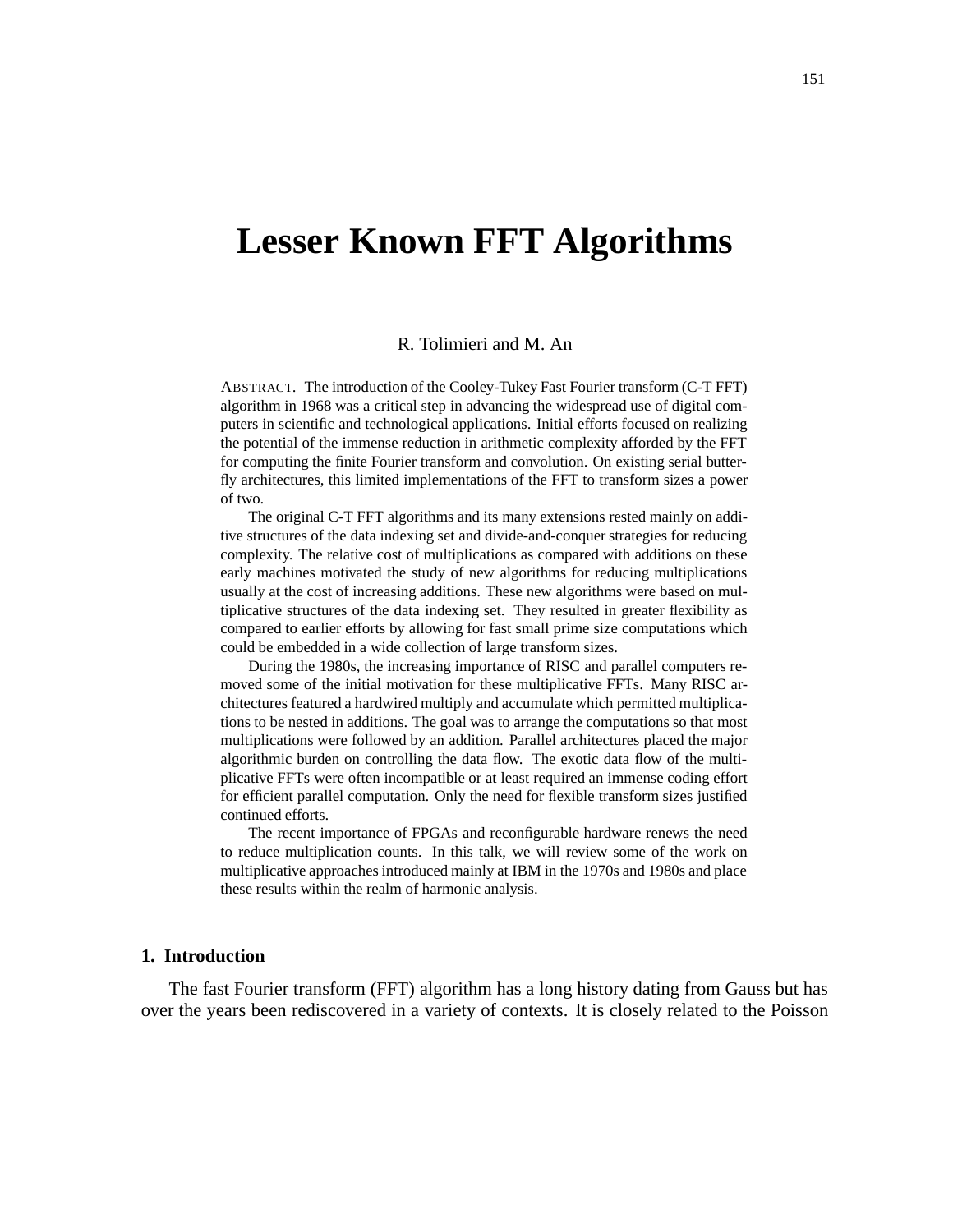summation formula and the Chinese remainder theorem for polynomials. In the latter it reflects the semi-simplicity of the complex group algebra of  $\mathbb{Z}/N$ ,  $N \ge 2$ .

In 1965 the FFT was introduced to IBM by James Cooley [7] and was the joint work of James Cooley and John Tukey. Although other FFT algorithms such as the Good-Thomas prime factor algorithm had been in use, especially in geophysics [10, 16], the great reduction in computation time for large size problems, flexibility, ease of coding, and widespread applicability of the Cooley-Tukey (CT) FFT algorithm was quickly recognized by IBM management. They saw it as the key tool for the rapidly expanding use of digital computers.

The success of the CT FFT algorithm often hid several of its disadvantages in scientific and engineering applications. In fact, from the very beginning, especially at IBM, other algorithms for computing the finite Fourier transform had been discovered and sporadically found use. Typically these algorithms increase the number of additions and decrease the number of multiplications as compared with the CT FFT.

During the 1980s, with the introduction of reduced instruction set computer (RISC) processors which are capable of nesting multiplications inside additions (pipelined dual ops), these approaches were ignored.

We will discuss two historically neglected approaches which, driven by recent technological advances, have become increasingly important, the Rader-Winograd multiplicative FFT algorithms and the reduced-polynomial transform algorithms.

Much of this work was carried out during the late 1970s and early 1980s by S. Winograd [19–22] and H. J. Nussbaumer [12, 13] and placed in a mathematical framework by several of their collaborators including L. Auslander, E. Feig [3] and at a later time by C. S. Burrus [5, 6], I. Gertner [9], and M. Rofheart [15]. Additional results and references can be found in texts [4, 8, 11, 17, 18].

Proofs of theorems stated in this presentation are in [18].

# **2. Multiplicative Theory**

## 2.1. *Introduction*

Standard divide-and-conquer FFT algorithms are based on the existence of nontrivial subgroups of the natural additive group structure of the underlying indexing set. The specification of a subgroup decomposes the indexing set into cosets and the computation is decomposed relative to the coset partitioning. The importance of two-to-a-power size indexings in early programming efforts is due to the plentitude of subgroups and the simplicity of implementing the two-point Fourier transform (butterfly). Data readdressing is especially regular (striding) and was eventually hardwired into many architectures (LOAD-STORE).

The immense speed-up in run time of two-to-a-power FFT codes as compared with direct computation resulted in significant compromises in many applications. The need to zeropad from a natural computation size to the nearest two-to-a-power size introduced increased memory requirements and less accuracy, especially in multidimensional problems. In some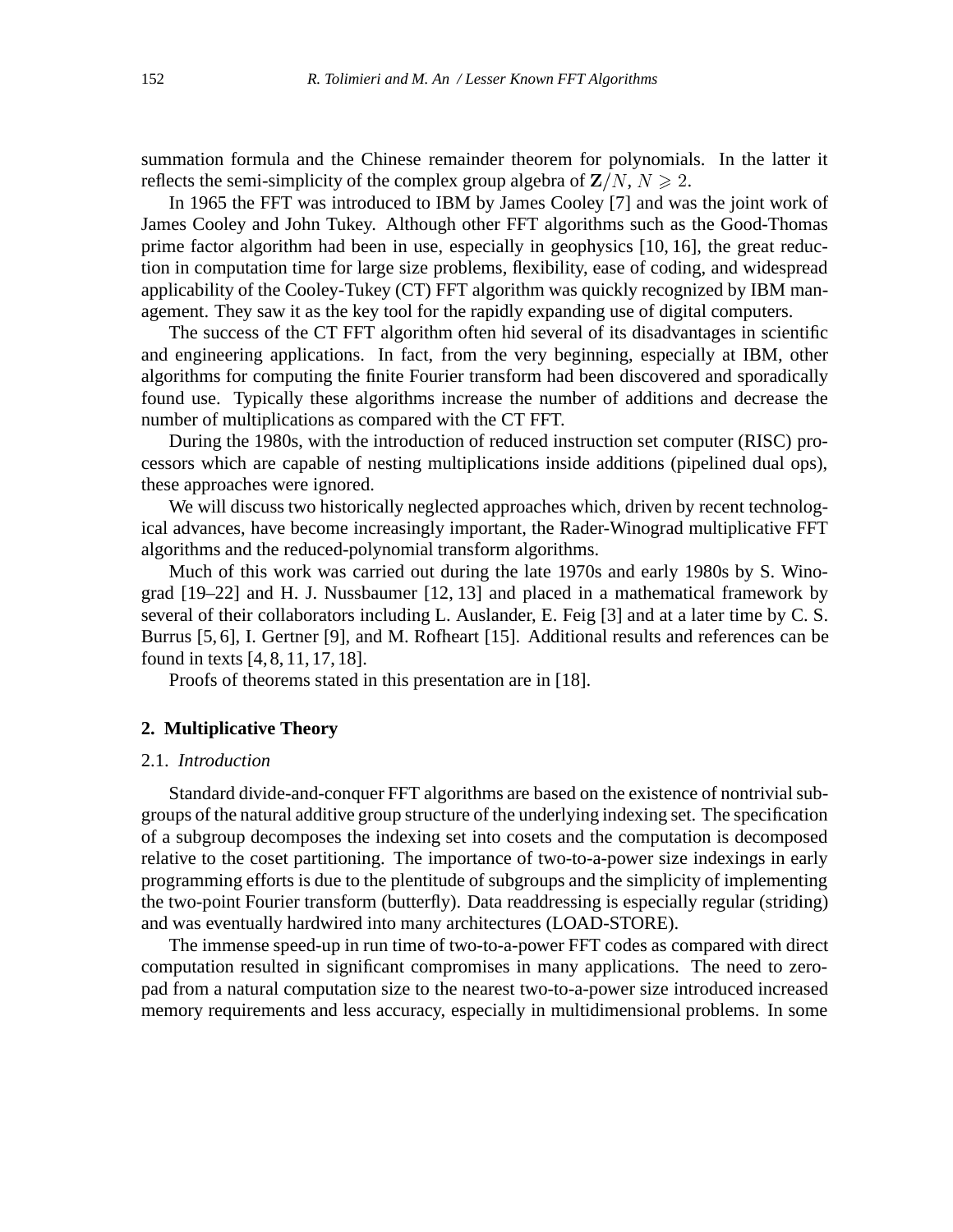applications, such as X-ray crystallography, symmetry relations on data which had played an essential role before the FFT became difficult to fully exploit inside standard FFT codes.

Moreover, the regularity of these codes caused memory call conflicts on many large vector and parallel processors. The need for fast Fourier transform codes acting on more flexible data set sizes became, by the end of the 1970s, an increasingly important goal. The most important step in achieving this goal was quickly seen to be the designing of algorithms for small prime size Fourier transforms which could then be nested in standard FFT codes.

C. Rader [14] and independently S. Winograd had developed such algorithms in the early 1970s, but for the most part these algorithms were viewed as mathematical oddities. These algorithms suffered from several disadvantages which at the time precluded their widespread adoption. Coding is difficult, with each size requiring a machine dependent special, timeconsuming coding effort to implement complex data readdressing. On reduced instruction set computer (RISC) architectures the instruction set for these codes can use significant memory.

From the late 1980s codes for small prime size Fourier transforms have increasingly become part of standard programming packages. In this section we will first describe the original derivations of C. Rader and S. Winograd and then place them in a harmonic analysis framework.

## 2.2. *Rader algorithm*

The additive group  $\mathbf{Z}/p$ , p a prime, has no nontrivial subgroups, but the multiplicative group  $U(p)$  of nonzero elements is cyclic. The main idea underlying the p-point FFT as described by C. Rader is that the p-point Fourier transform relative to input and output data, ordered by powers of any generator of  $U(p)$ , has an especially simple form: the p-point Fourier transform becomes a  $(p - 1)$ -point cyclic convolution.

For odd prime p, the group of units  $U(p^m)$  of  $\mathbb{Z}/p^m$  is again a cyclic group. Using this result S. Winograd independently extended Rader's result to odd prime power sizes. Fourier transform algorithms over finite fields can be developed in a similar manner. These last FFT algorithms are important in number theoretic transforms and in error-correcting coding [1,2].

Suppose p is an odd prime and  $t = p - 1$ . The *unit group*  $U(p)$  of  $\mathbb{Z}/p$  is a cyclic group of order t. Choosing a generator g of  $U(p)$ , we have

$$
U(p) = \{1, g, \ldots, g^{t-1}\}.
$$

Denote by  $\pi_q$  the permutation of  $\mathbf{Z}/p$  defined by

$$
\pi_g=\left(0\,1\ g\ \cdots\ g^{t-1}\right),
$$

and by  $P_g$  the  $p \times p$  permutation matrix defined by

$$
P_g=[\mathbf{e}_0\,\,\mathbf{e}_1\,\,\mathbf{e}_g\,\,\cdots\,\,\mathbf{e}_{g^{t-1}}]
$$

where  $e_n$  is the *p*-tuple having 1 in the *n*-th position and 0 otherwise,  $0 \le n \le p$ . The main result of C. Rader is contained in the following theorem.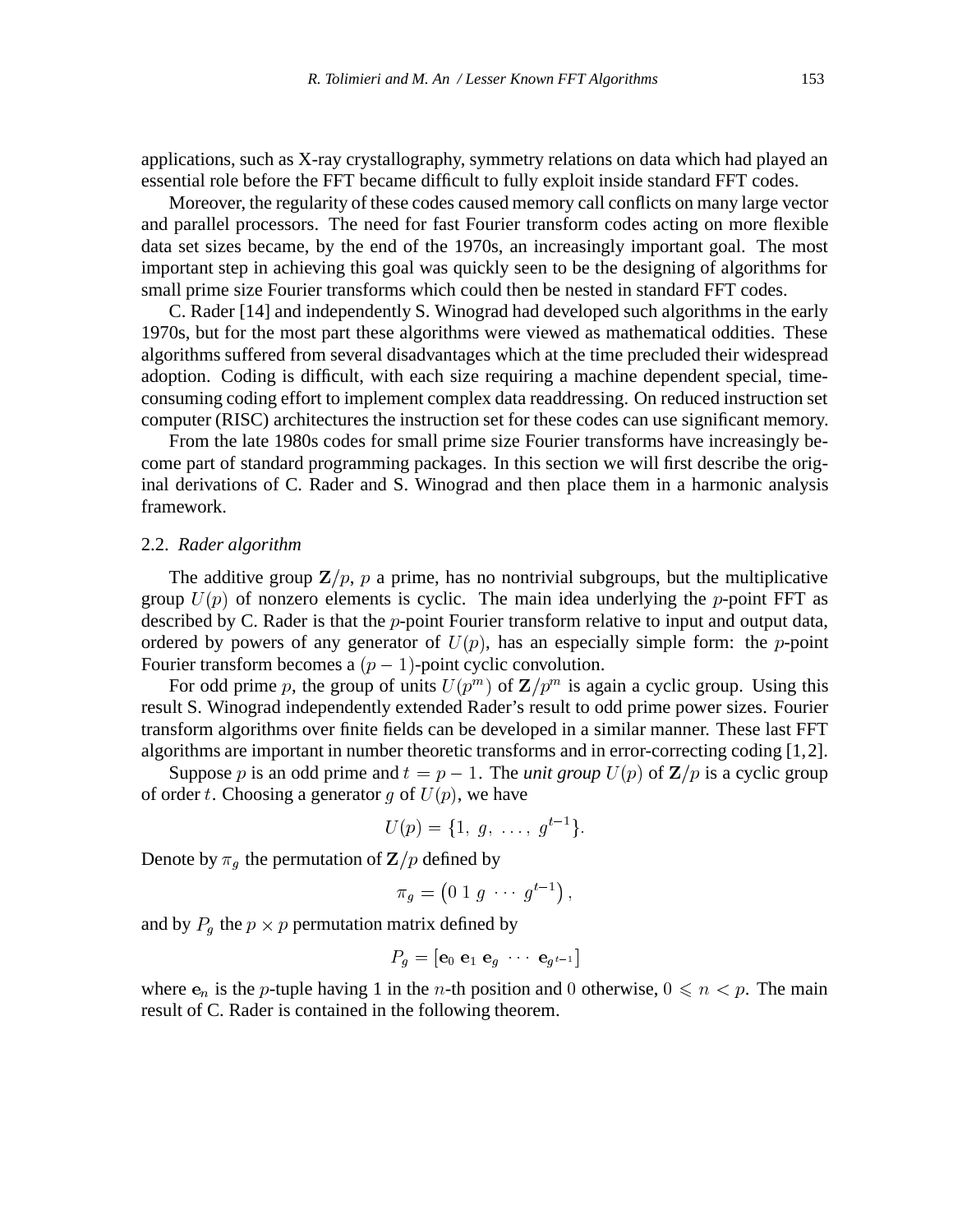THEOREM 1.

$$
P_g^{-1}F(p)P_g = \begin{bmatrix} 1 & 1 & \cdots & 1 \\ 1 & & & \\ \vdots & & C(p) & \\ 1 & & & \end{bmatrix},
$$

where  $C(p)$  is the  $(p-1) \times (p-1)$  skew-circulant matrix

$$
C(p) = \begin{bmatrix} v^{g^{j+k}} \end{bmatrix} = \begin{bmatrix} v & v^g & \cdots \\ v^g & v^{g^2} \\ \vdots & & \\ v^{g^{t-1}} \end{bmatrix}, \quad v = e^{2\pi i \frac{1}{p}}.
$$

EXAMPLE 1. *For*  $p = 5$  *and*  $g = 2$ ,

$$
P_2=\left[\begin{array}{cccccc}1&0&0&0&0\\0&1&0&0&0\\0&0&1&0&0\\0&0&0&0&1\\0&0&0&1&0\end{array}\right]
$$

*and*

$$
P_2^{-1}F(5)P_2 = \begin{bmatrix} 1 & 1 & 1 & 1 & 1 \\ 1 & v & v^2 & v^4 & v^3 \\ 1 & v^2 & v^4 & v^3 & v \\ 1 & v^4 & v^3 & v & v^2 \\ 1 & v^3 & v & v^2 & v^4 \end{bmatrix}.
$$

Set

$$
\mathbf{H} = F(t) \begin{bmatrix} v \\ v^g \\ \vdots \\ v^{g^{t-1}} \end{bmatrix}.
$$

 $\sim$  3  $\sim$  3  $\sim$  3  $\sim$  3  $\sim$  3  $\sim$  3  $\sim$  3  $\sim$  3  $\sim$  3  $\sim$  3  $\sim$  3  $\sim$  3  $\sim$  3  $\sim$  3  $\sim$  3  $\sim$  3  $\sim$  3  $\sim$  3  $\sim$  3  $\sim$  3  $\sim$  3  $\sim$  3  $\sim$  3  $\sim$  3  $\sim$  3  $\sim$  3  $\sim$  3  $\sim$  3  $\sim$  3  $\sim$  3  $\sim$  3  $\sim$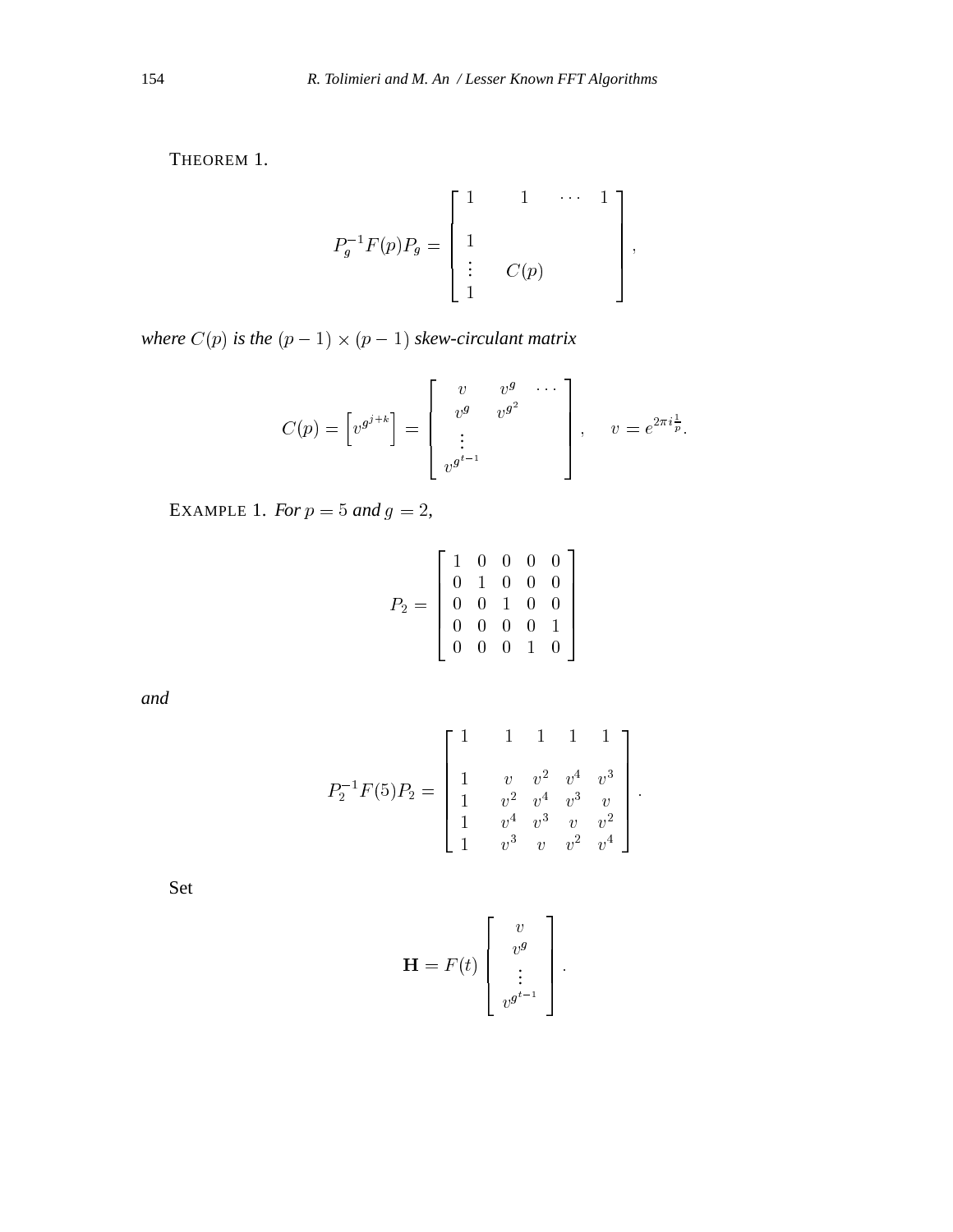THEOREM 2.

1 F (t)1 P 1 g <sup>F</sup> (p)Pg (1 <sup>F</sup> (t)) = <sup>2</sup> <sup>6</sup> <sup>6</sup> <sup>6</sup> <sup>6</sup> <sup>6</sup> <sup>6</sup> <sup>6</sup> <sup>6</sup> <sup>6</sup> <sup>6</sup> <sup>6</sup> <sup>6</sup> <sup>6</sup> <sup>4</sup> *0* Ht1 *0* H1 <sup>7</sup> <sup>7</sup> <sup>7</sup> <sup>7</sup> <sup>7</sup> <sup>7</sup> <sup>7</sup> <sup>7</sup> <sup>7</sup> <sup>7</sup> <sup>7</sup> <sup>7</sup> <sup>7</sup> <sup>5</sup> :

Consider the functions  $\chi_n$ ,  $0 \le n < t$ , on  $\mathbb{Z}/p$  defined by the following table.

| $\chi_0$ | $\chi_1$  | $\chi_{t-1}$ |              |                                |
|----------|-----------|--------------|--------------|--------------------------------|
| 0        | 0         | 0            | 0            |                                |
| 1        | 1         | 1            |              |                                |
| $g$      | 1         | $w$          | $w^{t-1}$    |                                |
| $g^2$    | 1         | $w^2$        | $w^{2(t-1)}$ | $w = e^{2\pi i \frac{1}{t}}$ . |
| $\vdots$ | $g^{t-1}$ | 1            | $w^{t-1}$    | $w^{(t-1)(t-1)}$               |

\nTable 1. Multiplicative characters

and the state of the state of the state of the state of the state of the state of the state of the state of th

Since  $H_n$ ,  $0 \le n < t$ , can be written as

$$
H_n = \begin{bmatrix} 1 & v & v^g & \dots & v^{g^{t-1}} \end{bmatrix} \begin{bmatrix} 0 \\ 1 \\ w^n \\ \vdots \\ w^{(t-1)n} \end{bmatrix},
$$

we have the following result.

THEOREM 3.

$$
H_n = F(p)(\chi_n)(1), \quad 0 \leq n < t.
$$

## 2.3. *Multiplicative characters*

Table 1 describes the multiplicative characters of  $\mathbb{Z}/p$ . Such characters were introduced by Gauss and studied in his work on reciprocity laws. The complex constants  $H_n$ ,  $0 \le n < t$ , are called the Gauss sums of multiplicative characters.

and the second contract of the second contract of the second contract of the second contract of the second con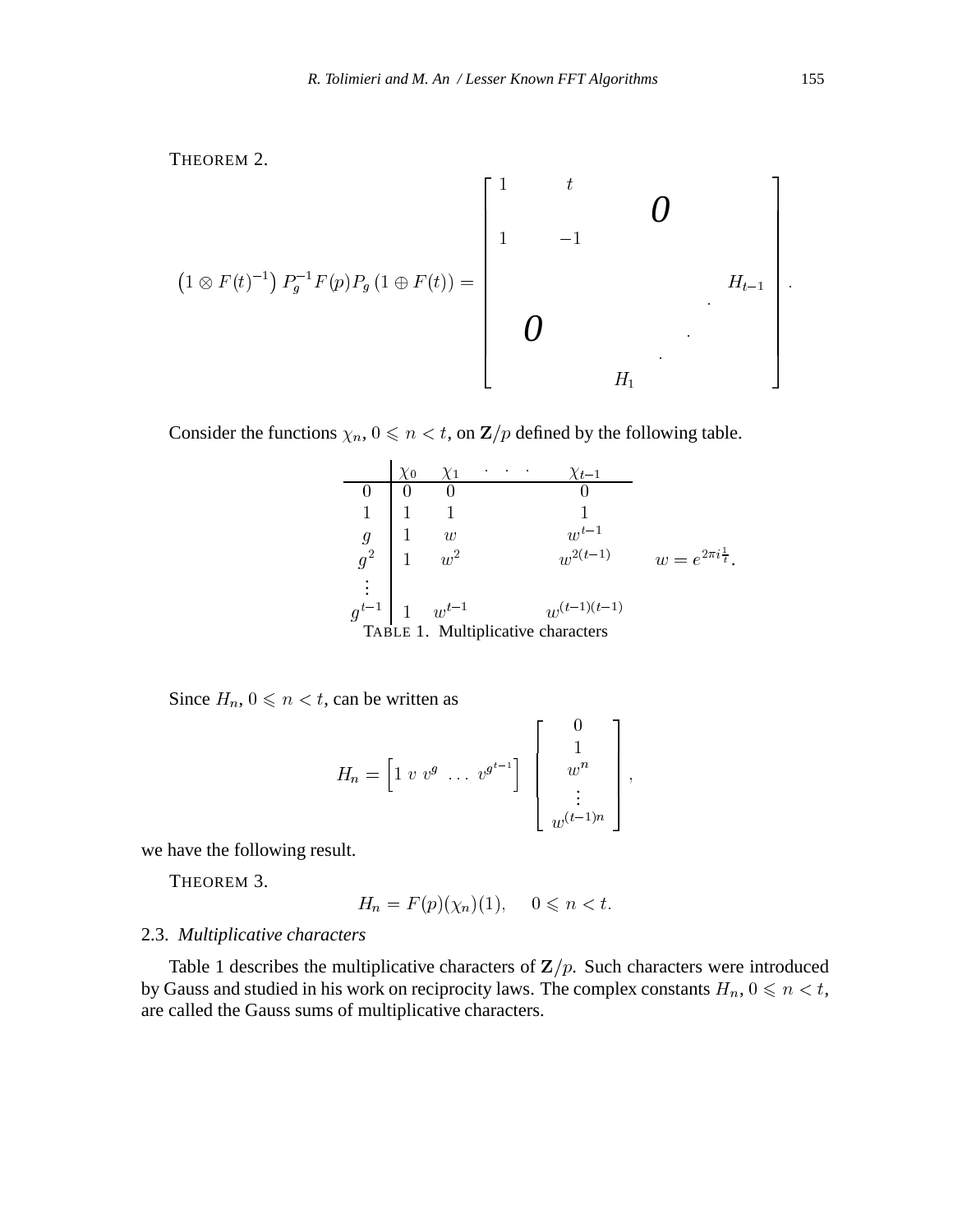The general definition is given as follows. A mapping  $\chi : U(p) \to \mathbb{C}$  is called a multiplicative character mod p if  $\chi$  is a homomorphism from the multiplicative group  $U(p)$  into the multiplicative group of nonzero complex numbers,

$$
\chi(ab) = \chi(a)\chi(b), \quad a, b \in U(p).
$$

A multiplicative character mod  $p$  is completely determined by its value on the generator  $q$  of  $U(p)$  by

$$
\chi(g^m) = \chi(g)^m, \quad 0 \leqslant m < t.
$$

Since  $g^t = 1$ ,  $\chi(g)$  is a t-th root of unity. For  $0 \leq n \leq t$ , denote by  $\chi_n$  the multiplicative character defined by

$$
\chi_n(g) = w^n
$$

and observe that the multiplicative characters  $\chi_n$ ,  $0 \le n \le t$ , defined by (2.1) coincide with the functions in Table 1.

Denote by  $L^2(\mathbf{Z}/p)$ , the inner product space of all complex valued functions on  $\mathbf{Z}/p$  with inner product

$$
\langle f, g \rangle = \sum_{n=0}^{p-1} f(n)g^*(n), \quad f, g \in L(\mathbf{Z}/p),
$$

where  $\ast$  denotes complex conjugation.

Set  $r = \frac{t}{2}$ .

THEOREM 4.

$$
\chi_r(g) = -1
$$

*and*

$$
\chi_n^* = \chi_{t-n}, \quad 0 \leqslant n < t.
$$

THEOREM 5. *For any two multiplicative characters*  $\chi$  and  $\chi'$ , we have

$$
\langle \chi, \chi' \rangle = \begin{cases} t, & \chi = \chi' \\ 0, & \chi \neq \chi'. \end{cases}
$$

Extend the domain of definition of each multiplicative characters  $\chi$  to  $\mathbf{Z}/p$  by setting  $\chi(0) = 0.$  Set  $\mu_n = t^{-\frac{1}{2}} \chi_n, 0 \leq n < t.$ 

THEOREM 6. *The set*

$$
e_0,\;\mu_0,\;\mu_1,\;\ldots,\;\mu_{t-1}
$$

*is an orthonormal basis of*  $L^2(\mathbf{Z}/p)$ *.* 

Since  $F(n)^2 f(x) = nf(-x)$  we have

$$
F(p)^{2}\chi(x) = p\chi(-x) = p\chi(-1)\chi(x),
$$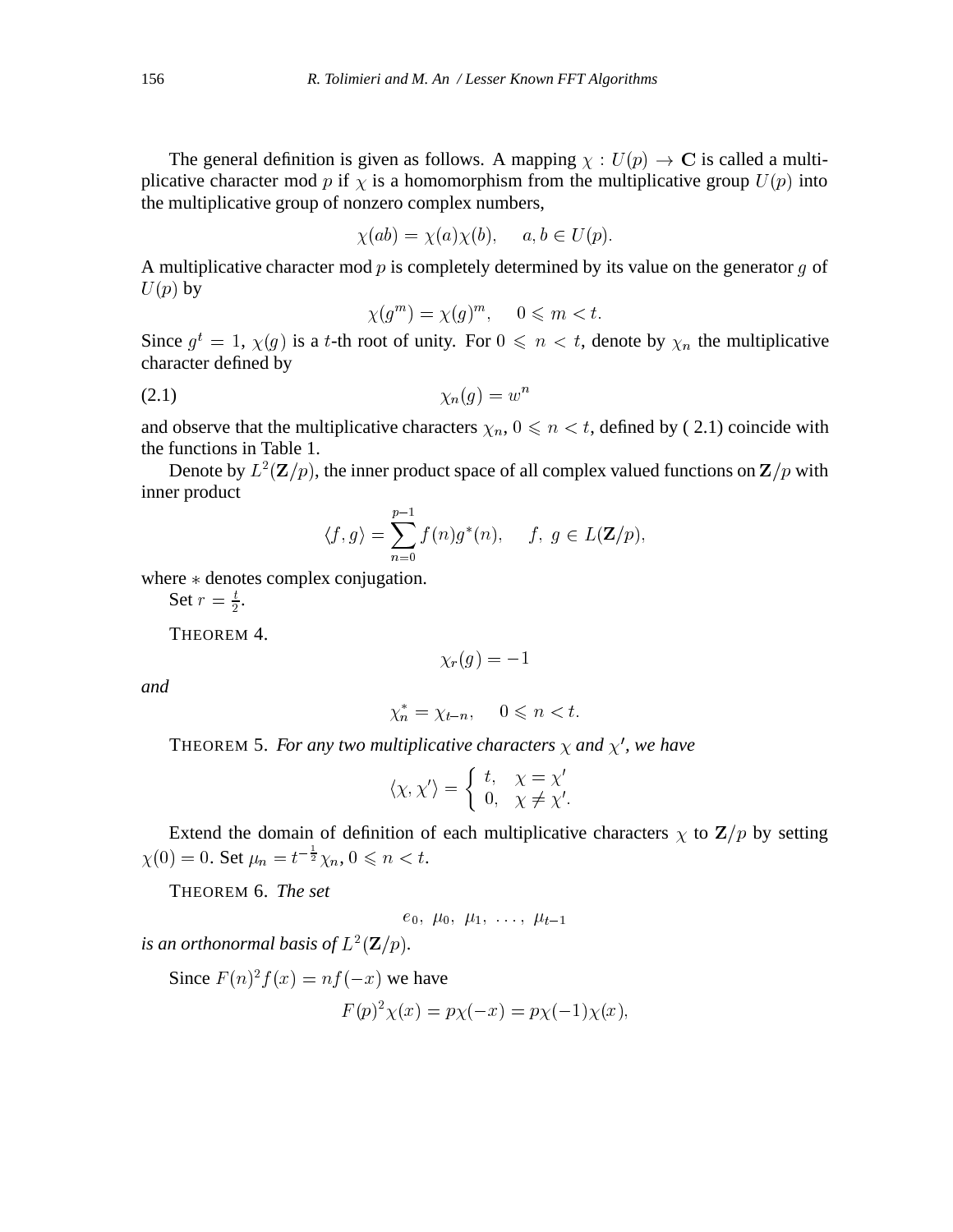implying that the multiplicative characters are eigenvectors of  $F(p)^2$ ,

$$
F(p)^2 \chi = p\chi(-1)\chi
$$

and that the space spanned by

$$
\{\chi,F(p)\chi\}
$$

is invariant under the action of  $F(p)$ . The action of  $F(p)$  on the multiplicative characters is described in the next two theorems.

THEOREM 7.

$$
F(p)e_0 = e_0 + \chi_0.
$$
  

$$
F(p)\chi_0 = te_0 - \chi_0.
$$

For any nontrivial multiplicative character  $\chi$ , we have

THEOREM 8.

$$
F(p)\chi = \sqrt{p}G_p(\chi)\chi^*,
$$

*where*

$$
F(p)\chi(1) = \sqrt{p}G_p(\chi).
$$

**Proof**

$$
F(p)\chi(x) = \sum_{y \in U(p)} \chi(y)e^{2\pi i \frac{xy}{p}}
$$
  
= 
$$
\sum_{y \in U(p)} \chi(x^{-1}y)e^{2\pi i \frac{y}{p}}
$$
  
= 
$$
\chi(x^{-1})\sum_{y \in U(p)} \chi(y)e^{2\pi i \frac{y}{p}}
$$
  
= 
$$
\chi(x^{-1})F(p)\chi(1).
$$

By  $||F(p)f||^2 = p||f||^2$ , we have

$$
|G_p(\chi)| = 1.
$$

Relative to the orthonormal basis  $e_0$ ,  $\mu_0$ ,  $\mu_1$ , ...,  $\mu_t$  of  $L^2(\mathbf{Z}/p)$ , we have

$$
F(p)e_0 = e_0 + t^{\frac{1}{2}}\mu_0,
$$
  

$$
F(p)\mu_0 = t^{\frac{1}{2}}e_0 - \mu_0
$$

and

$$
F(p)\mu_n = \sqrt{p}G_p(\chi)u_{t-n}, \quad 1 \leq n < t.
$$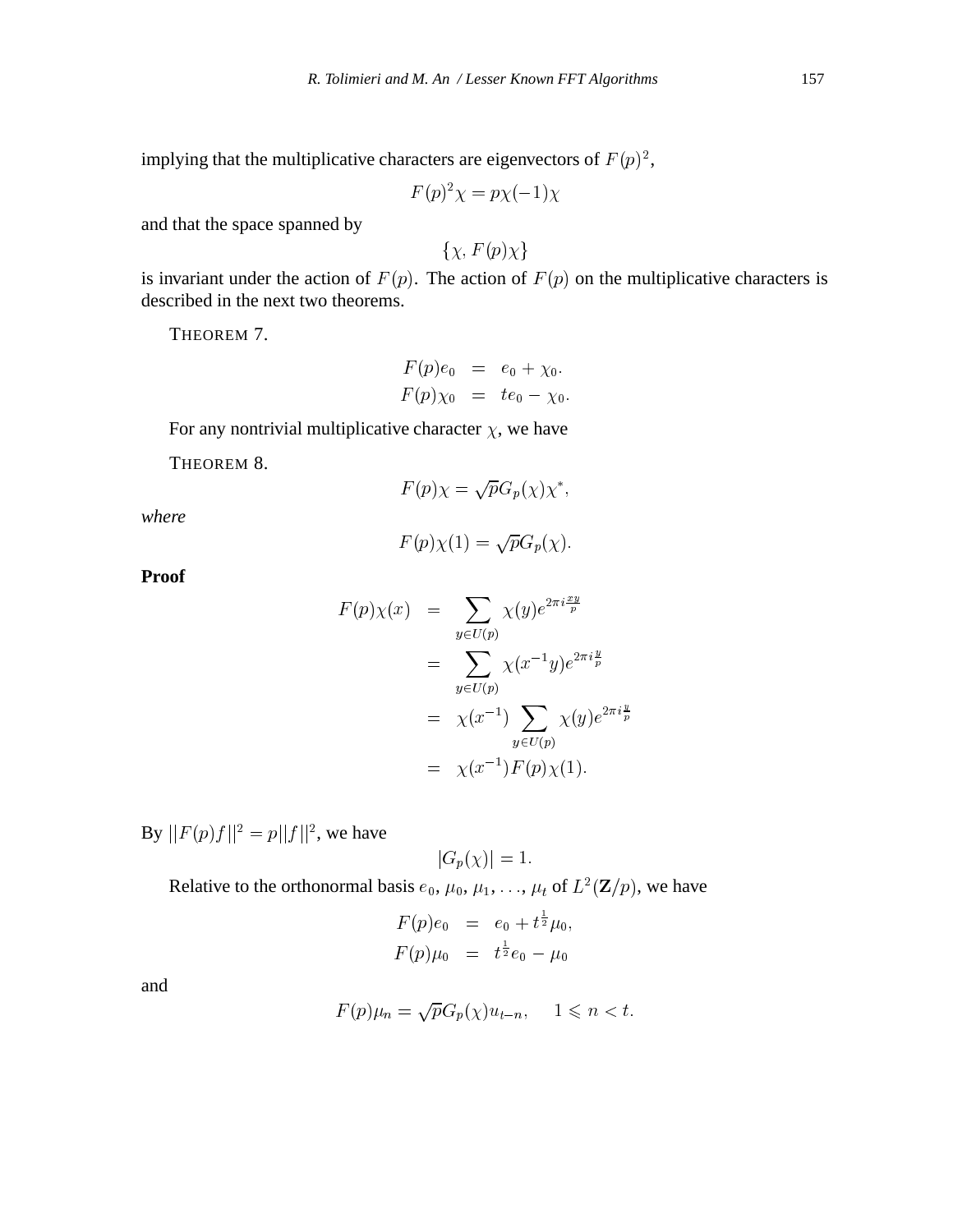The matrix of  $F(p)$  relative to this basis is given by

$$
\begin{bmatrix}\n1 & t^{\frac{1}{2}} & & & \\
& t^{\frac{1}{2}} & -1 & & \\
& & & \sqrt{p}G_p(\chi_{t-1}) \\
& & & & \sqrt{p}G_p(\chi_1)\n\end{bmatrix}.
$$

This matrix representation of  $F(p)$  is essentially the same as that in theorem 2. It is the first step in several studies into the  $p$ -point Fourier transform [3]. Other studies include:

- construction of an orthonormal basis diagonalizing  $F(p)$ ,
- determining rational subspaces of  $F(p)$ .

# **3. Multidimensional Algorithm**

## 3.1. *Introduction*

The reduced transform algorithms (RTA) [9, 15, 17] compute a multidimensional Fourier transform by first projecting the multidimensional input data onto lines (more generally, lower dimensional planes) and then computing the one-dimensional Fourier transform of the projected data. By the periodic version of the projection slice theorem from tomography, these one-dimensional Fourier transforms compute the multidimensional Fourier transform. The RTA can be viewed as periodic Radon transforms.

Polynomial rings play many roles in algorithm design. Linear convolution can be defined as polynomial product and cyclic convolution mod  $N$  can be defined as polynomial product mod  $x^N - 1$ . Fourier transform can be defined over certain quotient polynomial rings. The Chinese remainder theorem (CRT) for polynomial rings is especially important in the Cook-Toom and Winograd convolution algorithms [18, 22]. The convolution theorem which diagonalizes cyclic convolution mod  $N$  relative to the  $N$ -point Fourier transform basis can be viewed as the CRT applied to the quotient polynomial ring  $C[x]/x^N - 1$ ,

$$
\mathbf{C}[x]/x^N - 1 \tilde{\equiv} \mathbf{C}[x]/x - 1 \oplus \mathbf{C}[x]/x - v \oplus \cdots \oplus \mathbf{C}[x]/x - v^{N-1},
$$

where  $v = e^{2\pi i \frac{1}{N}}$ .

Polynomial ring theory is central to many of the results in the works of H. J. Nussbaumer [12, 13], both for multidimensional convolution and Fourier transform (polynomial transform). One goal in these works is to rely as much as possible on shifts and cyclic shifts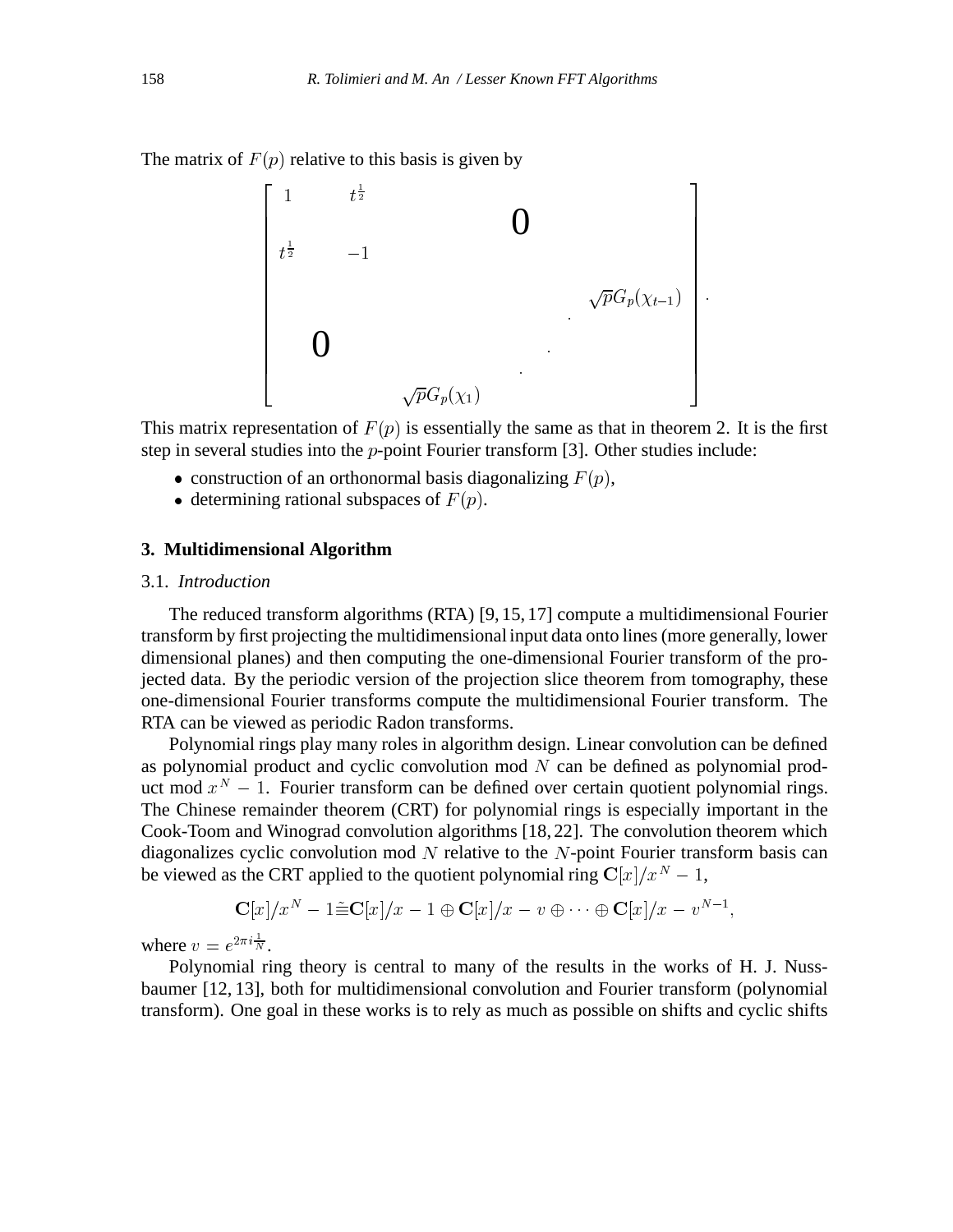to carry out these computations. Polynomial transforms compute multidimensional convolutions by first using the CRT to decompose the computation into subcomputations, some of which can be computed by Fourier transform computations over rings and then completed by using the inverse CRT isomorphism to combine the subcomputations.

The RTA can be adapted to computing multidimensional convolution and provides a geometric setting for the Nussbaumer polynomial transform. A multidimensional convolution can be computed by RTA which first projects the multidimensional data onto lines, computes the convolution of the one-dimensional data and then combines the subcomputations. It differs from the RTA for multidimensional Fourier transform in that the last step does not rely on the projection slice theorem. We will address this last problem by defining an inverse projection algorithm which reconstructs multidimensional data from its one-dimensional order projections.

In some ways this is a curious result since, in the continuous case, the inversion requires either Fourier transform computations or convolutions and back projections and can be extremely costly. However a close inspection of these stages in the Nussbaumer polynomial transform algorithm shows that this step can be accomplished using only additions. We will show, using the constructions underlying the RTA, how this last step can be implemented using integer matrix multiplication.

#### 3.2. *Periodic back projection*

Consider  $\mathbb{Z}/3 \times \mathbb{Z}/3$ . By a line in  $\mathbb{Z}/3 \times \mathbb{Z}/3$ , we mean a maximal cyclic subgroup of  $\mathbb{Z}/3 \times \mathbb{Z}/3$ . There are 4 distinct lines in  $\mathbb{Z}/3 \times \mathbb{Z}/3$ ,

$$
L(1,j) = \{(0,0), (1,j), (2,j)\}, \quad 0 \le j < 3.
$$
\n
$$
L(0,1) = \{(0,0), (0,1), (0,2)\}.
$$

Suppose  $f \in L(\mathbf{Z}/3 \times \mathbf{Z}/3)$ . The periodizations of f orthogonal to the 4 lines can be constructed as follows. Denote by <sup>f</sup> the lexicographically ordered two dimensional array <sup>f</sup>

$$
\mathbf{f} = \begin{bmatrix} f(0,0) \\ f(1,0) \\ f(2,0) \\ f(0,1) \\ f(1,1) \\ f(2,1) \\ f(0,2) \\ f(1,2) \\ f(2,2) \end{bmatrix}.
$$

The periodization orthogonal to  $L(0, 1)$  consists of the sums

$$
f(0,0) + f(1,0) + f(2,0),
$$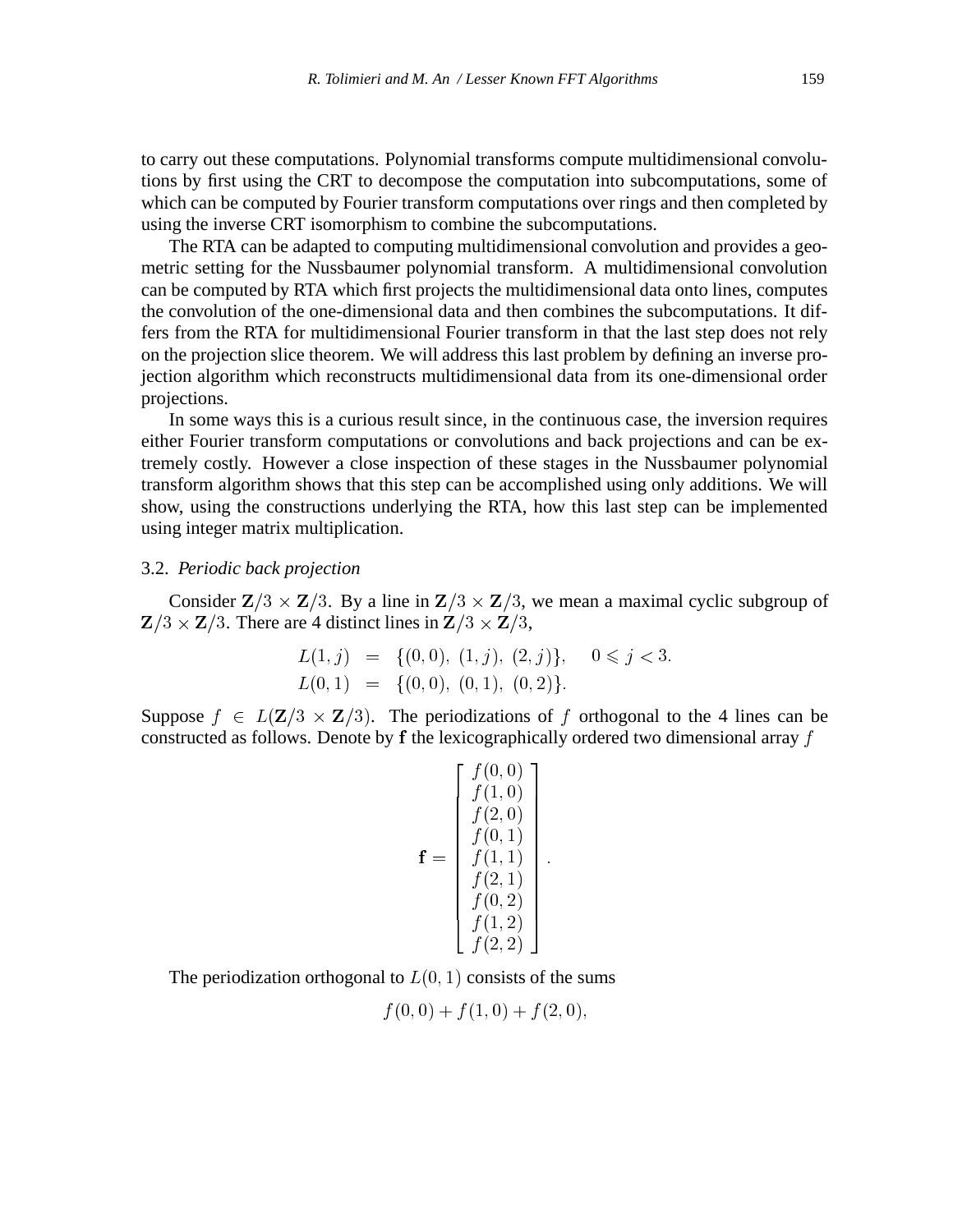$f(0,1) + f(1,1) + f(2,1),$  $f(0,2) + f(1,2) + f(2,2),$ 

which we can write as

 $(I_3 \otimes 1_3^t)$ f.

The periodization orthogonal to  $L(1,0)$  consists of the sums

$$
f(0,0) + f(0,1) + f(0,2),
$$
  
\n
$$
f(1,0) + f(1,1) + f(1,2),
$$
  
\n
$$
f(2,0) + f(2,1) + f(2,2),
$$

which we can write as

$$
(I_3 \otimes 1_3^t)P(9,3)\mathbf{f} = (1_3^t \otimes I_3)\mathbf{f}.
$$

Set

$$
S_3 = \left[ \begin{array}{rrr} 0 & 0 & 1 \\ 1 & 0 & 0 \\ 0 & 1 & 0 \end{array} \right]
$$

and  $Z_3 = I_3 \oplus S_3 \oplus S_3^2$ . The periodization orthogonal to  $L(1,1)$  is given by

$$
(I_3\otimes 1_3^t)P(9,3)Z_3\mathbf{f}=(1_3^t\otimes I_3)Z_3\mathbf{f}
$$

and the periodization orthogonal to  $L(1, 2)$  is given by

$$
(I_3 \otimes 1_3^t)P(9,3)Z_3^2\mathbf{f} = (1_3^t \otimes I_3)Z_3^2\mathbf{f}.
$$

 $\overline{2}$  2  $\overline{2}$  2  $\overline{2}$  2  $\overline{2}$  2  $\overline{2}$  2  $\overline{2}$  2  $\overline{2}$  2  $\overline{2}$  2  $\overline{2}$  2  $\overline{2}$  2  $\overline{2}$  2  $\overline{2}$  2  $\overline{2}$  2  $\overline{2}$  2  $\overline{2}$  2  $\overline{2}$  2  $\overline{2}$  2  $\overline{2}$  2  $\overline{2}$  2  $\overline{2}$  2

We assume that we know

$$
\left[ \begin{array}{c} I_3 \otimes 1_3^t \\ 1_3^t \otimes I_3 \\ (1_3^t \otimes I_3)Z_3 \\ (1_3^t \otimes Z_3^2 \end{array} \right] {\bf f} = A {\bf f}
$$

 $\overline{3}$  3  $\overline{3}$  3  $\overline{3}$  3  $\overline{3}$  3  $\overline{3}$  3  $\overline{3}$  3  $\overline{3}$  3  $\overline{3}$  3  $\overline{3}$  3  $\overline{3}$  3  $\overline{3}$  3  $\overline{3}$  3  $\overline{3}$  3  $\overline{3}$  3  $\overline{3}$  3  $\overline{3}$  3  $\overline{3}$  3  $\overline{3}$  3  $\overline{3}$  3  $\overline{3}$  3

and we want to compute f. We will show

$$
A^T A \mathbf{f} = (9I_3 + E_3 \otimes E_3) \mathbf{f},
$$

where  $E_3$  is the 3  $\times$  3 matrix of all ones.

Since  $(E_3 \otimes E_3)$ f is known from the sum

$$
\sum_{j=0}^{2} \sum_{k=0}^{2} f(j,k),
$$

We can compute f from  $A<sup>T</sup> A f$ .

The following table lists the matrices in  $A$ , their transposes and the products of the matrices with their transposes.  $A<sup>T</sup>A$  is the sum of the matrices in the last column.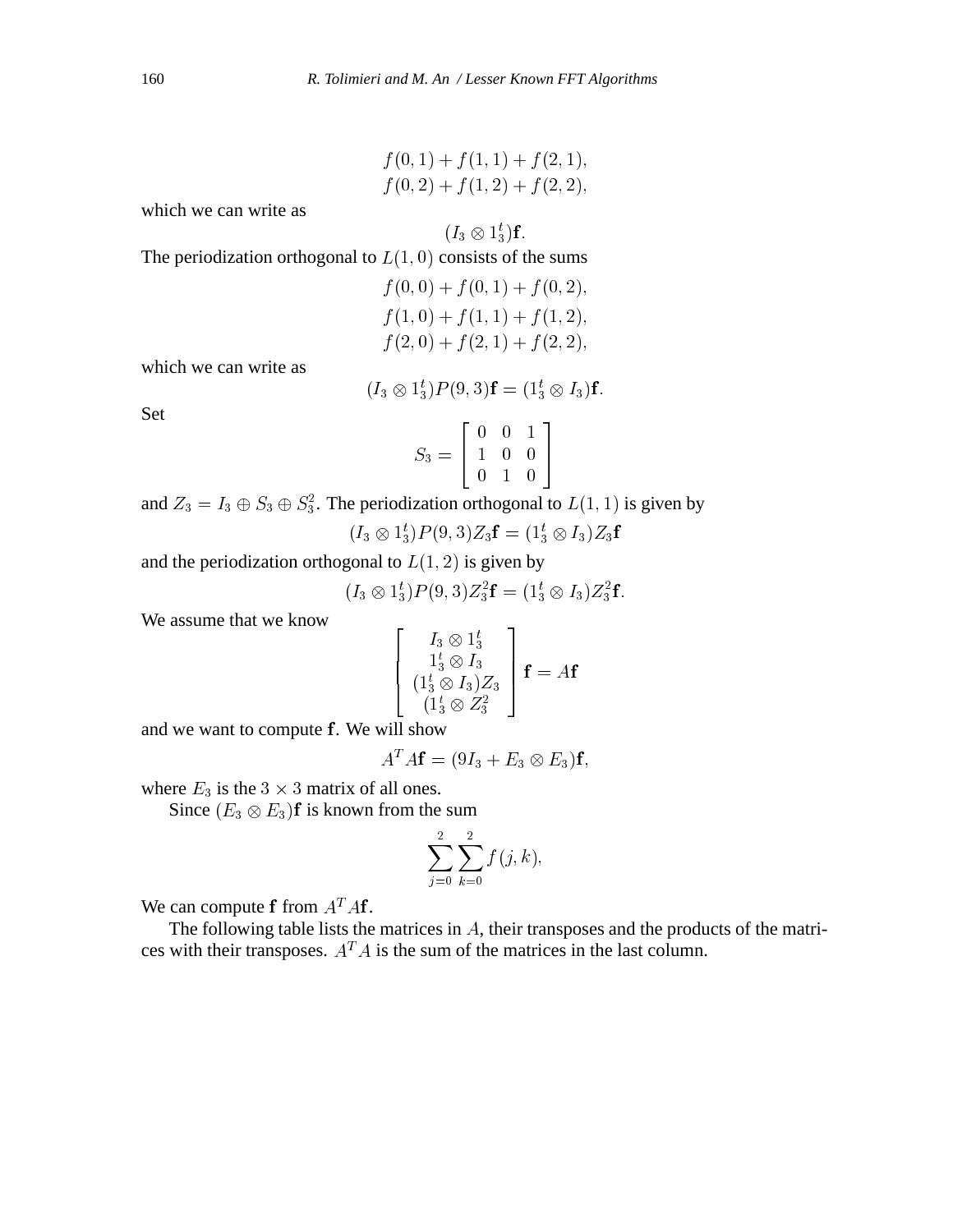| $\boldsymbol{X}$    | $X^T$             | $X^T X$                                                                                                                                                               |
|---------------------|-------------------|-----------------------------------------------------------------------------------------------------------------------------------------------------------------------|
| $I_3\otimes 1_3^t$  | $I_3 \otimes 1_3$ | $I_3 \otimes E_3$                                                                                                                                                     |
| $1_3^t \otimes I_3$ | $1_3\otimes I_3$  | $E_3 \otimes I_3$                                                                                                                                                     |
|                     |                   | $(1_3^t \otimes I_3)Z_3$ $Z_3^2(1_3 \otimes I_3)$ $\begin{bmatrix} I_3 & S_3 & S_3^2 \ S_3^2 & I_3 & S_3 \ S_3 & S_3^2 & I_3 \end{bmatrix}$                           |
|                     |                   | $(1_3^t \otimes I_3)Z_3^2\left[ Z_3(1_3 \otimes I_3) \right] \left[ \begin{array}{ccc} I_3 & S_3^2 & S_3 \ S_3 & I_3 & S_3^2 \ S_3^2 & S_3 & I_3 \end{array} \right]$ |

Since  $I + S_3 + S_3^2 = E_3$ ,  $A^T A$  is as claimed.

#### **References**

- [1] R. C. Agarwal and C. S. Burrus, "Fast convolution using Fermat number transforms with applications to digital filtering," *IEEE Trans. ASSP* **ASSP22**, 87-97, 1974.
- [2] R. C. Agarwal and C. S. Burrus, "Number theoretic transforms to implement fast digital convolution," *Proc. IEEE* **63**, 550-560, 1975.
- [3] L. Auslander, E. Feig and S. Winograd, "The multiplicative complexity of the discrete Fourier transform," *Adv. in Appl. Math.* (5), 31-55, 1984.
- [4] R. E. Blahut, *Fast Algorithms for Digital Signal Processing*, Addison-Wesley, Reading, MA 1985.
- [5] C. S. Burrus, "An in-place, in-order prime factor FFT algorithm," *IEEE Trans. ASSP*, **ASSP29**, 806-817, 1979.
- [6] C. S. Burrus and T. W. Park, *DFT/FFT and Convolution Algorithms*, Wiley and Sons, New York, 1985.
- [7] J. Cooley and J. Tukey, "An algorithm for the machine calculation of complex Fourier series," *Math. Comp.,* **19** 297-301, 1965.
- [8] Hari Krishna Garg, *Digital Signal Processing: Number theory, convolution, fast Fourier Transforms, and applications*, CRC Press, London, 1998.
- [9] I. Gertner, "A new efficient algorithm to compute the two-dimensional discrete Fourier transform," *IEEE Trans. ASSP* **ASSP36**(7), 1036-1050, 1988.
- [10] I. J. Good, "The interaction algorithm and practical Fourier analysis," *J. Royal Statistics*, **B**(2), 361-375, 1958.
- [11] J. H. McClellan and C. M. Rader, *Number theory in Digital Signal Processing*, Prentice Hall, 1979.
- [12] H. J. Nussbaumer, "Fast polynomial transform algorithms for digital convolution," *IEEE Trans. ASSP* **ASSP28**, 205-215, 1980.
- [13] H. J. Nussbaumer, *Fast Fourier Transform and Convolution Algorithms*, Springer-Verlag, Berlin, Heidelberg and New York, 1981.